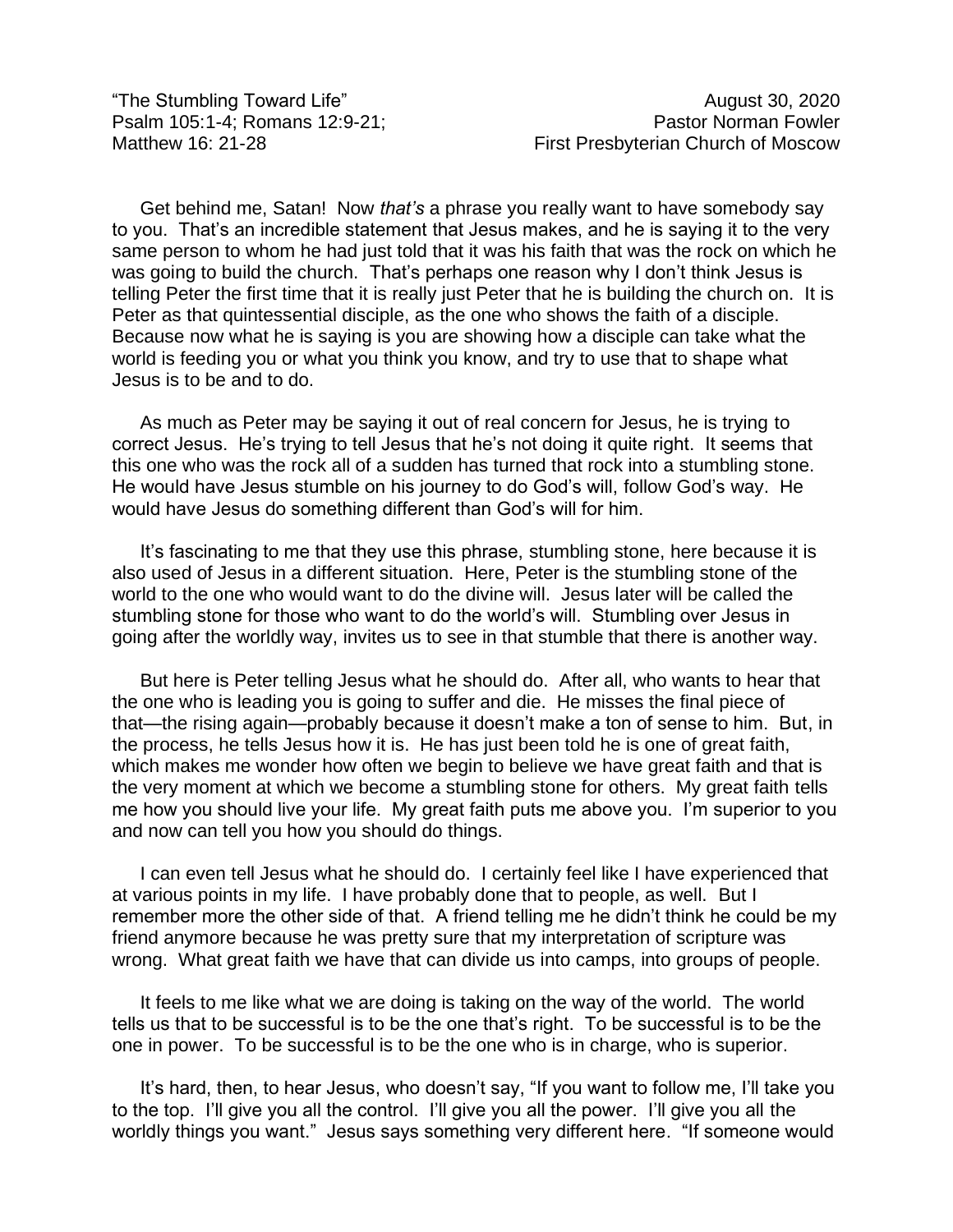want to follow me, let them deny themselves, take up their cross, and follow me." The world tells us not to deny ourselves, but to find ourselves. To go find our identity wherever that identity may be hiding.

There is the sense that we have some identity we can find out there in the world if we just do the right set of things. I was listening to a podcast yesterday on the plasticity of the brain and how the context we are in tends to shape who we are. Certainly, cultures and social systems tend to show that. We grow up in those and they shape who we are. That's our identity.

When Jesus says to deny ourselves, it feels to me like what he is saying is, "You've got to let go of the world telling you that you can know who you are by what it is feeding you, what it is showing you." In fact, he goes on to say, "You have to lose your life." I think we have to lose the life that the world tells us is the way to go. The world tells us that if we're in power, if we are in control, if we have the ability to overcome our fears by protecting ourselves, that we are finding ourselves.

Jesus says you have to lose that life that the world would give you. "If you would follow me, deny yourselves and take up your cross." It's a change of where we look. Do we look to the world to define us and shape us, or do we look to Jesus? He says whoever would lose their life for his sake is a follower of Jesus. He's telling us something very different than the world would tell us. He's telling us that we should love our enemies. That we should care for those who persecute us, and even pray for them. That we should not create division, but find a way through that to reconciliation. We should find our way to be the people of God, not the people of the world.

When I was younger, my wife had some friends who went off to be missionaries in Africa. I wondered at the time how they could give up this life we had in the United States. They must be missing so much. And now I wonder if they weren't the ones who found the richness of life, while I got trapped in a pattern that just repeated over and over again.

It seems to me that as Jesus is speaking about what it means to follow him, there's a lot of letting go. In a world in which we have become so entrenched in our own positions, we are sure we are right. We have that solid faith that we are right to the point where we are willing, it seems, to kill one another. To make one set of people less valuable than everyone else, or at least, less valuable than us. To find our salvation, our protection in violence, in guns, instead of finding our hope, our faith, our solid place in Jesus.

Jesus goes on to say that he will come, and the word is "repay," but there's a sense that there will be a consequence for the actions of our lives. As Jesus is telling Peter that he is trying to make him stumble into a way that is not the way of God, he is inviting us to see that there is a different way. We have to let go of the way of the world and that if we don't, there are consequences one way or the other. If we go after the ways of the world, he says we will lose our lives. There are consequences to what we do, how we live, how we live together, or not.